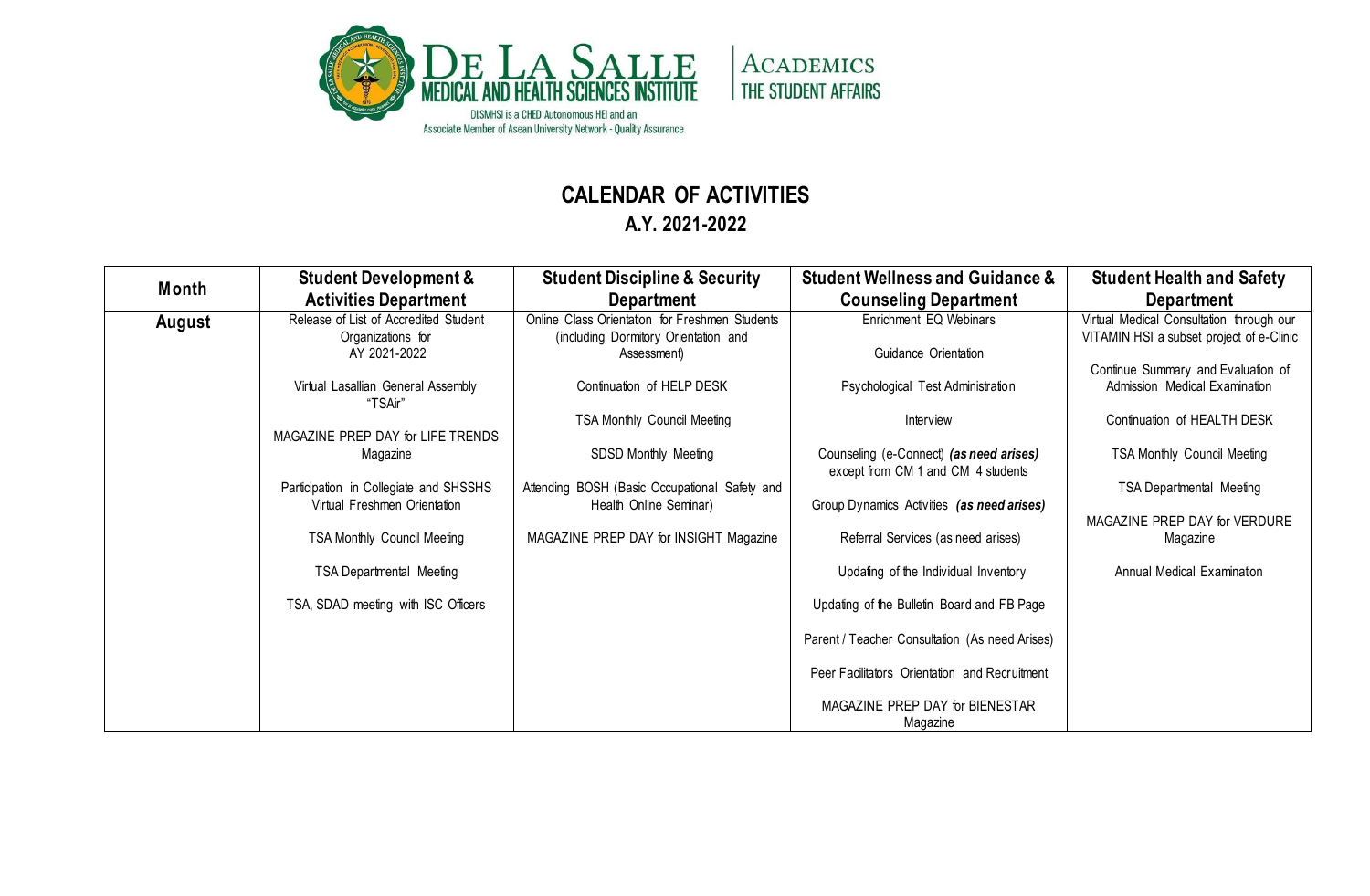

|           |                                                                                                                                                                                                                                                                                                                                                                                                                                            |                                                                                                                                                                                                                                         | Participation in Collegiate and SHSSHS<br>Freshman Orientation<br><b>TSA Monthly Council Meeting</b><br><b>TSA Departmental Meeting</b>                                                                                                                                                                                                                                                                                                                                  |                                                                                                                                                                                      |
|-----------|--------------------------------------------------------------------------------------------------------------------------------------------------------------------------------------------------------------------------------------------------------------------------------------------------------------------------------------------------------------------------------------------------------------------------------------------|-----------------------------------------------------------------------------------------------------------------------------------------------------------------------------------------------------------------------------------------|--------------------------------------------------------------------------------------------------------------------------------------------------------------------------------------------------------------------------------------------------------------------------------------------------------------------------------------------------------------------------------------------------------------------------------------------------------------------------|--------------------------------------------------------------------------------------------------------------------------------------------------------------------------------------|
| September | Establishment of Council of Student<br>Organizations (CSO)<br>Virtual Accreditation and Awarding<br>Ceremony of Faculty Advisers and Student<br>Organizations for S.Y. 2021-2022 - "Gawad<br>Kabalaslan"<br>Release of LIFE TRENDS MAGAZINE 2nd<br>Issue<br><b>TSA Monthly Council Meeting</b><br><b>TSA Departmental Meeting</b><br>Proposed Mentoring Program Webinar /<br>Workshop<br>IQ Webinar<br>TSA, SDAD meeting with ISC Officers | TSAra Na!<br>Release of First Issue of SDSD INSIGHT<br>Magazine<br>Continuation of HELP DESK<br><b>TSA Monthly Council Meeting</b><br>Dormitory Meeting (Discussion with the<br>Dormitory-Owners Amid Pandemic)<br>SDSD Monthly Meeting | TSAra Na!<br>Enrichment EQ Webinars<br>Guidance Orientation<br>Psychological Test Administration<br>Interview<br>Counseling (e-Connect) (as need arises)<br>Group Dynamics Activities (as need arises)<br>Referral Services (as need arises)<br>Updating of the Bulletin Board and FB Page<br>Parent / Teacher Consultation (As need Arises)<br>Peer Facilitators, Meeting and Training<br>Release of BIENESTAR MAGAZINE 2nd Issue<br><b>TSA Monthly Council Meeting</b> | <b>TSAra Na!</b><br>VITAMIN: HSI e-Clinic<br>Release of VERDURE MAGAZINE 2nd<br>Issue<br><b>HEALTH DESK</b><br><b>TSA Monthly Council Meeting</b><br><b>TSA Departmental Meeting</b> |
|           |                                                                                                                                                                                                                                                                                                                                                                                                                                            |                                                                                                                                                                                                                                         | <b>TSA Departmental Meeting</b>                                                                                                                                                                                                                                                                                                                                                                                                                                          |                                                                                                                                                                                      |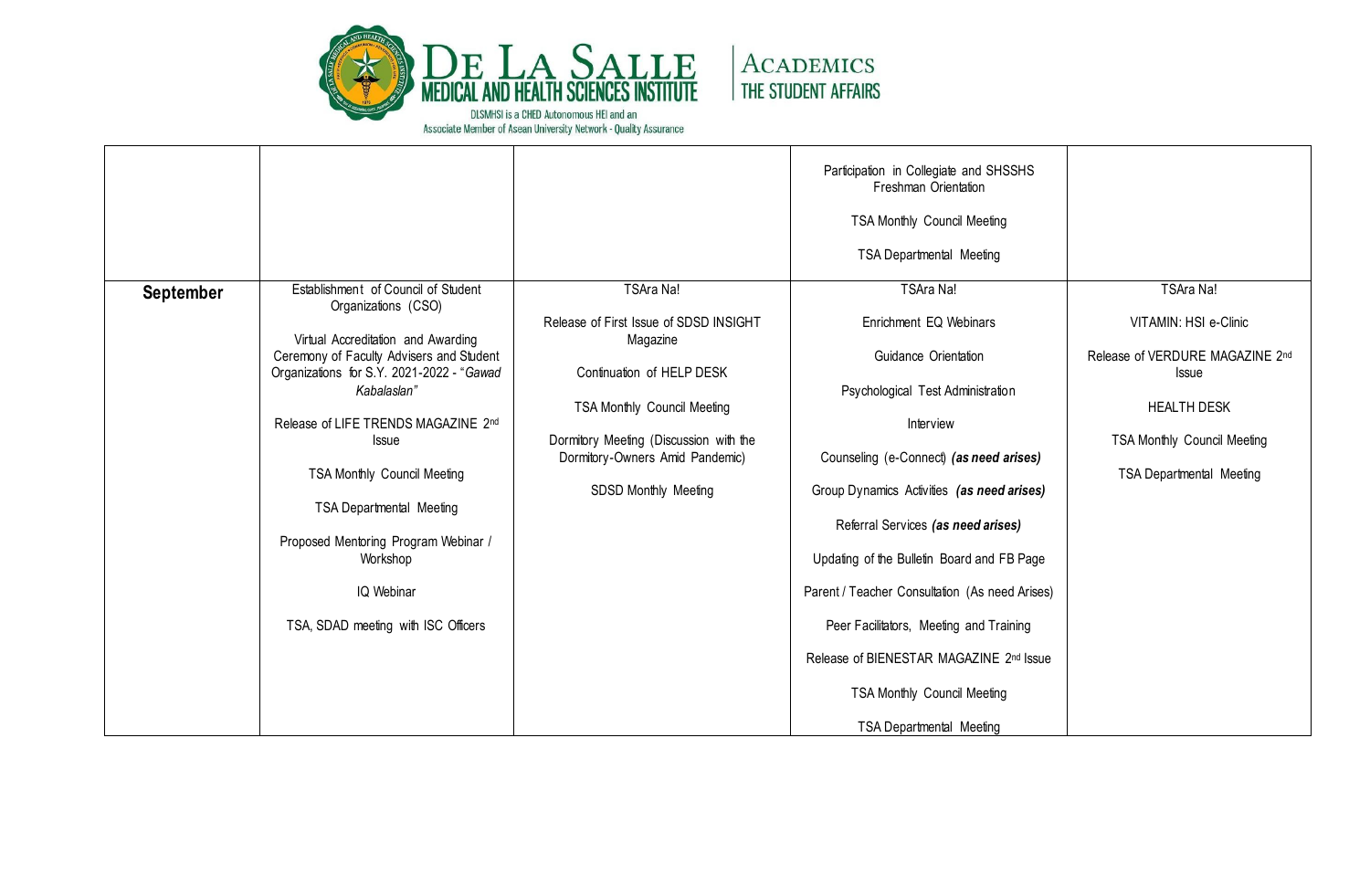

| <b>October</b>  | MAGAZINE PREP DAY                                                          | MAGAZINE PREP DAY                    | Enrichment EQ Webinars                         | MAGAZINE PREP DAY                  |
|-----------------|----------------------------------------------------------------------------|--------------------------------------|------------------------------------------------|------------------------------------|
|                 | Study Habits and Stress and Time                                           | <b>TSA Council Meeting</b>           | Guidance Orientation                           | Health Awareness:                  |
|                 | Management (IQ Webinar)                                                    |                                      |                                                | Global Handwashing Day             |
|                 | <b>TSA Monthly Council Meeting</b>                                         | SDSD Monthly Meeting                 | Psychological Test Administration              | Saves Lives; Clean Hands           |
|                 |                                                                            | <b>HELP DESK</b>                     | Interview                                      | <b>HEALTH DESK</b>                 |
|                 | <b>TSA Departmental Meeting</b>                                            |                                      | Counseling (e-Connect) (as need arises)        | <b>TSA Monthly Council Meeting</b> |
|                 | TSA, SDAD meeting with ISC Officers                                        |                                      |                                                |                                    |
|                 |                                                                            |                                      | Group Dynamics Activities (as need arises)     | <b>TSA Departmental Meeting</b>    |
|                 |                                                                            |                                      | Referral Services (as need arises)             |                                    |
|                 |                                                                            |                                      | Updating of the Bulletin Board and FB Page     |                                    |
|                 |                                                                            |                                      | Parent / Teacher Consultation (As need Arises) |                                    |
|                 |                                                                            |                                      | Peer Facilitators, Meeting and Training        |                                    |
|                 |                                                                            |                                      | MAGAZINE PREP DAY                              |                                    |
|                 |                                                                            |                                      | <b>TSA Monthly Council Meeting</b>             |                                    |
|                 |                                                                            |                                      | <b>TSA Departmental Meeting</b>                |                                    |
|                 |                                                                            |                                      | PGCA Midyear Convention                        |                                    |
| <b>November</b> | Philippine Association of Campus Student                                   | Tatak Lasalyano- Pamaskong Handog sa | Interview                                      | Vitamin HSI e-Clinic               |
|                 | Advisers (PACSA) National Virtual<br>Conference                            | Panahon ng Pandemya                  | Counseling (e-Connect) (as need arises)        | Substance Abuse Awareness<br>(RDT) |
|                 |                                                                            | Continuation of HELP DESK            | Psychological Test Result Interpretation       |                                    |
|                 | Virtual Leadership Training Seminar for<br>Student Organization's Officers | <b>TSA Monthly Council Meeting</b>   | Group Dynamics Activities (as need arises)     | Continuation of HEALTH DESK        |
|                 | MAGAZINE CRITIQUE DAY                                                      |                                      |                                                | <b>TSA Monthly Council Meeting</b> |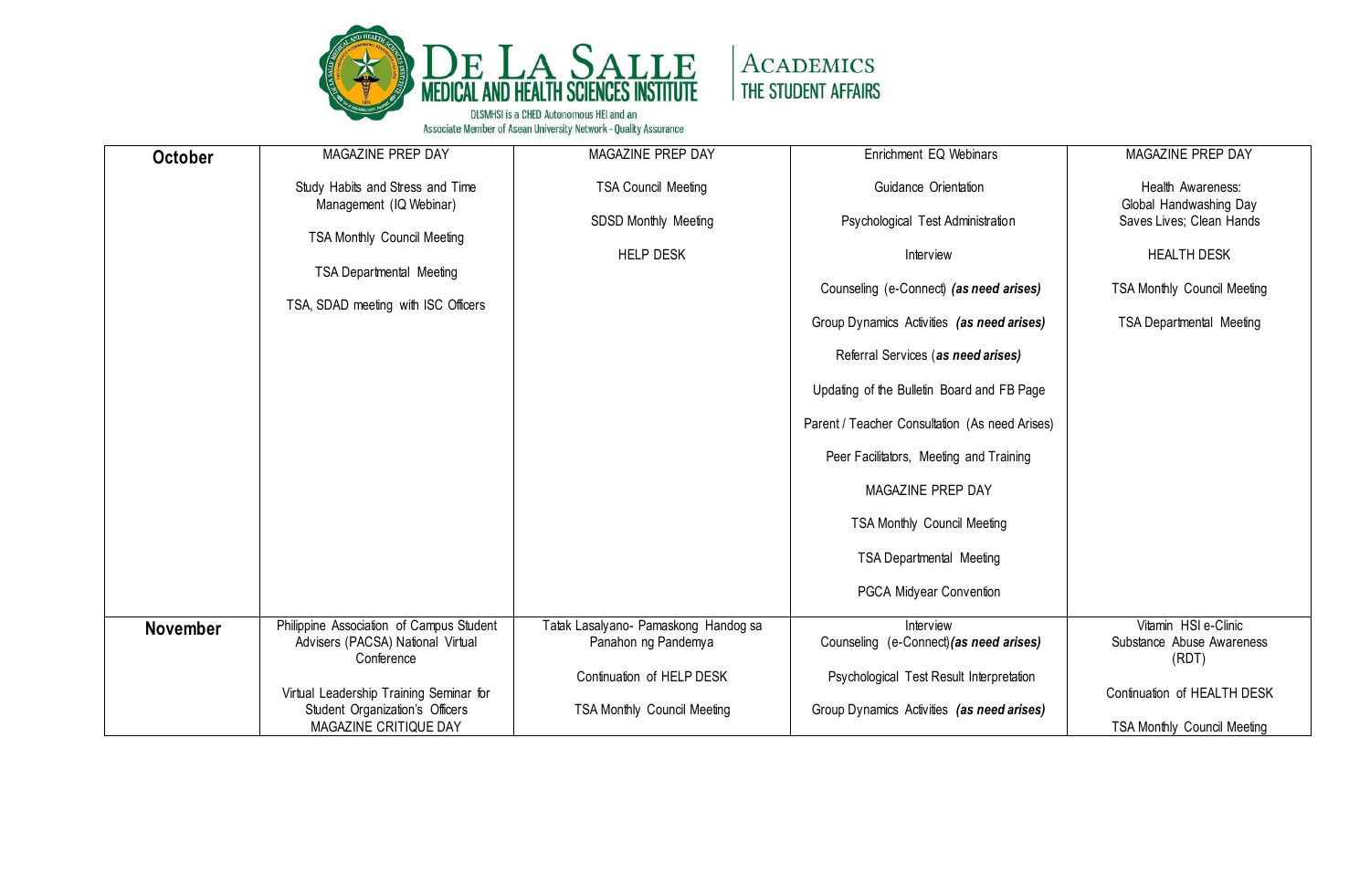

|                 |                                           | SDSD Monthly departmental Meeting             | Referral Services (as need arises)                                               |                                    |
|-----------------|-------------------------------------------|-----------------------------------------------|----------------------------------------------------------------------------------|------------------------------------|
|                 | TSA Monthly Council Meeting               |                                               |                                                                                  | <b>TSA Departmental Meeting</b>    |
|                 |                                           | MAGAZINE CRITIQUE DAY                         | Peer Facilitators, Meeting and Training                                          |                                    |
|                 |                                           |                                               |                                                                                  | MAGAZINE CRITIQUE DAY              |
|                 | <b>TSA Departmental Meeting</b>           |                                               |                                                                                  |                                    |
|                 | TSA, SDAD meeting with ISC Officers       | Updating Bulletin Board                       | Philippine Association of Campus Student<br>Advisers (PACSA) National Conference |                                    |
|                 |                                           |                                               | Parent / Teacher Consultation (As need Arises)                                   |                                    |
|                 |                                           |                                               | Updating of Bulletin Board and FB Page                                           |                                    |
|                 |                                           |                                               | MAGAZINE CRITIQUE DAY                                                            |                                    |
|                 |                                           |                                               | <b>TSA Monthly Council Meeting</b>                                               |                                    |
|                 |                                           |                                               | <b>TSA Departmental Meeting</b>                                                  |                                    |
| <b>December</b> |                                           |                                               | Interview                                                                        | Vitamin HSI e-Clinic               |
|                 | Webinar Series - Advocacy SDAD- Student   | Electronic Raffle for the SDSD of 1st edition |                                                                                  | Dental Promotion                   |
|                 | L.I.F.E                                   | Magazine Activity                             | Counseling (e-Connect) (as need arises)                                          |                                    |
|                 |                                           |                                               |                                                                                  | MAGAZINE FINALE DAY                |
|                 | OrgRUSH                                   | <b>TSA Council Monthly Meeting</b>            | Psychological Test Result Interpretation                                         |                                    |
|                 |                                           |                                               |                                                                                  | Continuation of HEALTH DESK        |
|                 |                                           |                                               |                                                                                  |                                    |
|                 | Mid-year Evaluation of Accredited Student | SDSD Monthly Departmental Meeting             | Group Dynamics Activities (as need arises)                                       |                                    |
|                 | Organizations                             |                                               |                                                                                  | <b>TSA Monthly Council Meeting</b> |
|                 |                                           | Continuation of HELP DESK                     | Referral Services (as need arises)                                               |                                    |
|                 | "Busog Lusog"                             |                                               |                                                                                  | <b>TSA Departmental Meeting</b>    |
|                 |                                           | Attending Online Webinars                     | Peer Facilitators, Meeting and Training                                          |                                    |
|                 | MAGAZINE FINALE DAY                       |                                               |                                                                                  |                                    |
|                 |                                           | MAGAZINE FINALE DAY                           | Updating of Bulletin Board and FB Page                                           |                                    |
|                 | Release of MAGAZINE                       |                                               |                                                                                  |                                    |
|                 |                                           |                                               | Parent / Teacher Consultation (As need Arises)                                   |                                    |
|                 | <b>TSA Monthly Council Meeting</b>        |                                               |                                                                                  |                                    |
|                 |                                           |                                               | Outreach Program                                                                 |                                    |
|                 | <b>TSA Departmental Meeting</b>           |                                               | Spearheaded by the Peer Facilitators                                             |                                    |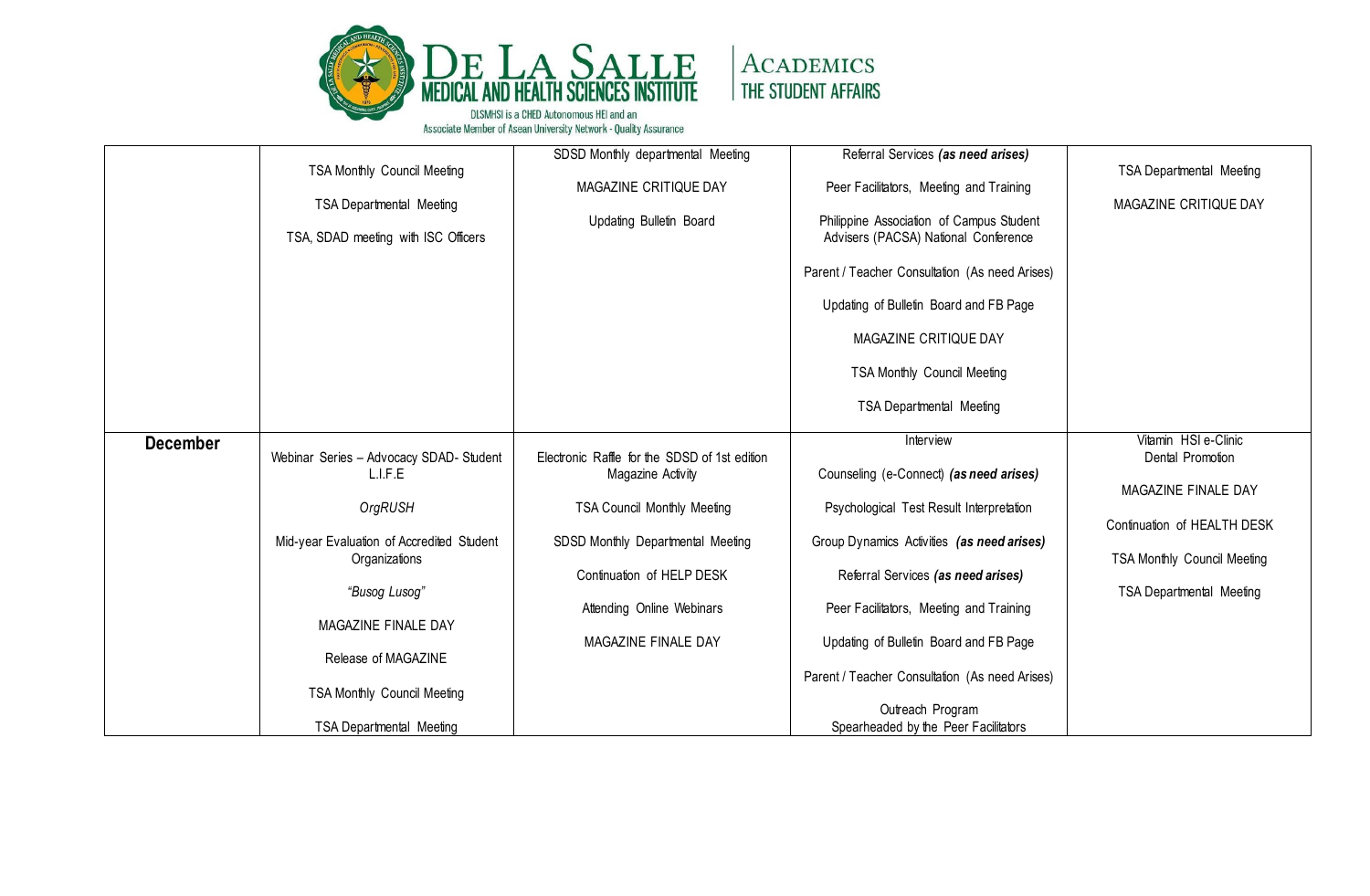

|         | TSA, SDAD meeting with ISC Officers                                                                                                                                                                                                                    |                                                                                                                                                                                                           | Counselors' Wellness Activity<br>MAGAZINE FINALE DAY<br><b>TSA Monthly Council Meeting</b><br><b>TSA Departmental Meeting</b>                                                                                                                                                                                                                                                                                                                                                                                                                             |                                                                                                                                                                                                                                                                                                                                      |
|---------|--------------------------------------------------------------------------------------------------------------------------------------------------------------------------------------------------------------------------------------------------------|-----------------------------------------------------------------------------------------------------------------------------------------------------------------------------------------------------------|-----------------------------------------------------------------------------------------------------------------------------------------------------------------------------------------------------------------------------------------------------------------------------------------------------------------------------------------------------------------------------------------------------------------------------------------------------------------------------------------------------------------------------------------------------------|--------------------------------------------------------------------------------------------------------------------------------------------------------------------------------------------------------------------------------------------------------------------------------------------------------------------------------------|
| January | Webinar Series - Raise Awareness<br>regarding Indigenous Group<br>MAGAZINE PREP DAY<br>Release of 3rd Issue if LIFE TRENDS<br>MAGAZINE<br><b>TSA Monthly Council Meeting</b><br><b>TSA Departmental Meeting</b><br>TSA, SDAD meeting with ISC Officers | Discipline Committee Virtual Meeting<br>TSA COUNCIL MONTHLY MEETING<br>SDSD Monthly Departmental Meeting<br><b>HELP DESK</b><br>MAGAZINE PREP DAY<br>Release of 2 <sup>nd</sup> Issue if INSIGHT MAGAZINE | Interview<br>Counseling (e-Connect) (as need arises)<br>Psychological Test Result Interpretation<br>Group Dynamics Activities (as need arises)<br>Referral Services (as need arises)<br>Peer Facilitators, Meeting and Training<br>Institutional Wellness Program<br>For the Students, Counselors, Faculty and Staff<br>Parenting Seminar for Senior High school<br>Parents<br>Updating of the Bulletin Board and FB Page<br>Parent / Teacher Consultation (As need Arises)<br>MAGAZINE PREP DAY<br>Release of 3 <sup>rd</sup> Issue if BIENSTAR MAGAZINE | Vitamin HSI e-Clinic<br>Granting the face to face Learning for the<br>Student, Annual Medical Examination<br>schedule to set-up as per College<br>MAGAZINE PREP DAY<br>Release of 3 <sup>rd</sup> Issue if VERDURE<br><b>MAGAZINE</b><br><b>HEALTH DESK</b><br><b>TSA Monthly Council Meeting</b><br><b>TSA Departmental Meeting</b> |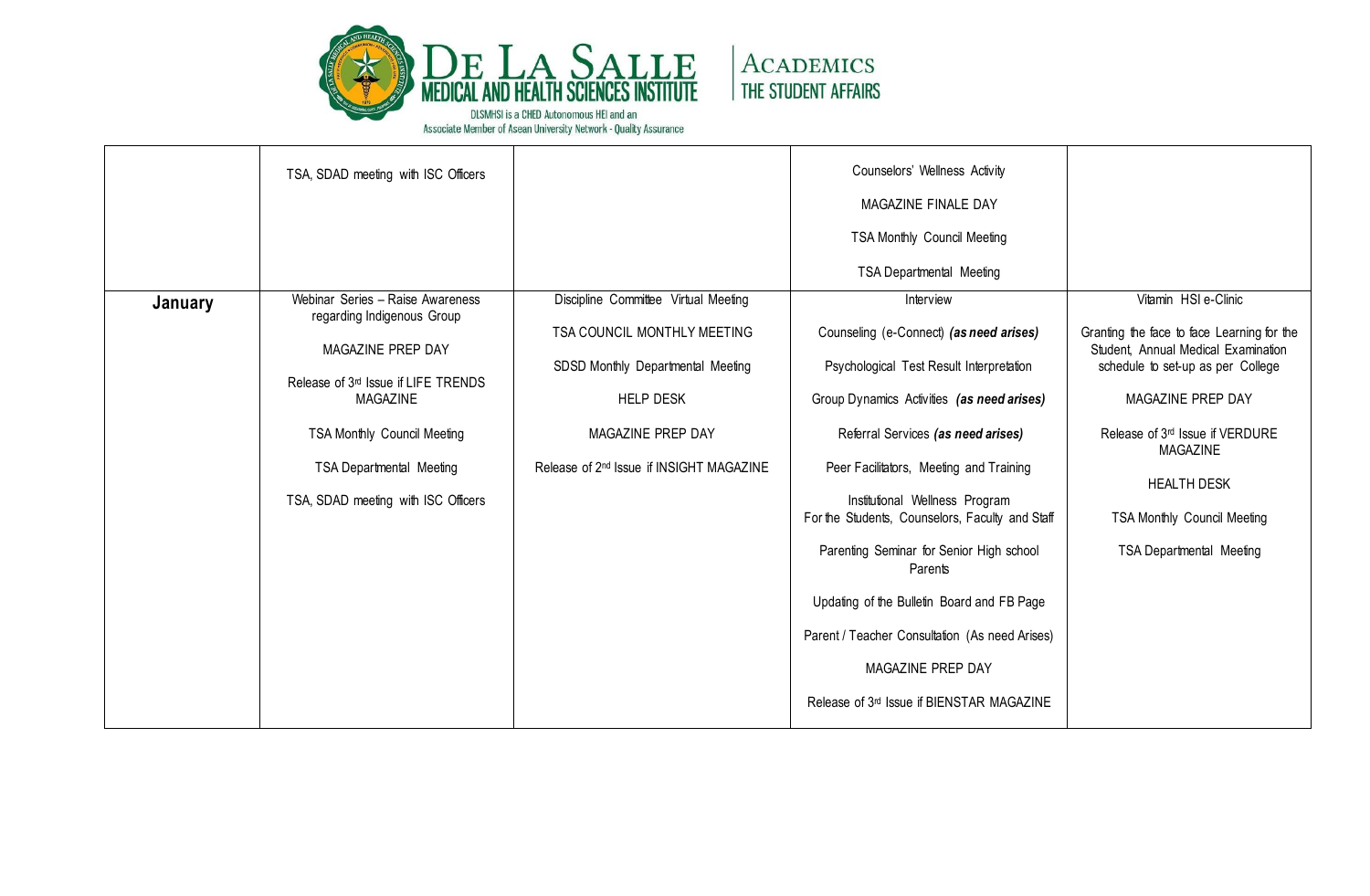

| February | (Virtual) Lasallian Week                                                                                                                                                                                                 | Lasallian Goodwill Awarding Ceremony                                                                                 | <b>TSA Monthly Council Meeting</b><br><b>TSA Departmental Meeting</b><br>Enrichment Seminars                                                                                                                                                                                                                                                                                                                                                                                  | VITAMIN HSI e-Clinic                                                                                                                                                                                                                        |
|----------|--------------------------------------------------------------------------------------------------------------------------------------------------------------------------------------------------------------------------|----------------------------------------------------------------------------------------------------------------------|-------------------------------------------------------------------------------------------------------------------------------------------------------------------------------------------------------------------------------------------------------------------------------------------------------------------------------------------------------------------------------------------------------------------------------------------------------------------------------|---------------------------------------------------------------------------------------------------------------------------------------------------------------------------------------------------------------------------------------------|
|          | ISC Present Feb-Ibig: Valentine's Day<br>Virtual Celebration<br>Virtual Concert<br>MAGAZINE CRITIQUE DAY<br><b>TSA Monthly Council Meeting</b><br><b>TSA Departmental Meeting</b><br>TSA, SDAD meeting with ISC Officers | <b>TSA Council Monthly Meeting</b><br>SDSD Monthly Departmental Meeting<br><b>HELP DESK</b><br>MAGAZINE CRITIQUE DAY | Interview<br>Counseling (e-Connect) (as need arises)<br>Psychological Test Result Interpretation<br>Group Dynamics Activities (as need arises)<br>Referral Services (as need arises)<br>Institutional Lasallian Wellness Seminar<br>Updating of the Bulletin Board and FB Page<br>Parent / Teacher Consultation (As need Arises)<br>Peer Facilitators, Meeting and Training<br>MAGAZINE CRITIQUE DAY<br><b>TSA Monthly Council Meeting</b><br><b>TSA Departmental Meeting</b> | Heart Month<br>MAGAZINE CRITIQUE DAY<br><b>HEALTH DESK</b><br>Canteen and Food Concessionaires<br>Assessment and Evaluation<br>Philippine Oral/Dental Health Month<br><b>TSA Monthly Council Meeting</b><br><b>TSA Departmental Meeting</b> |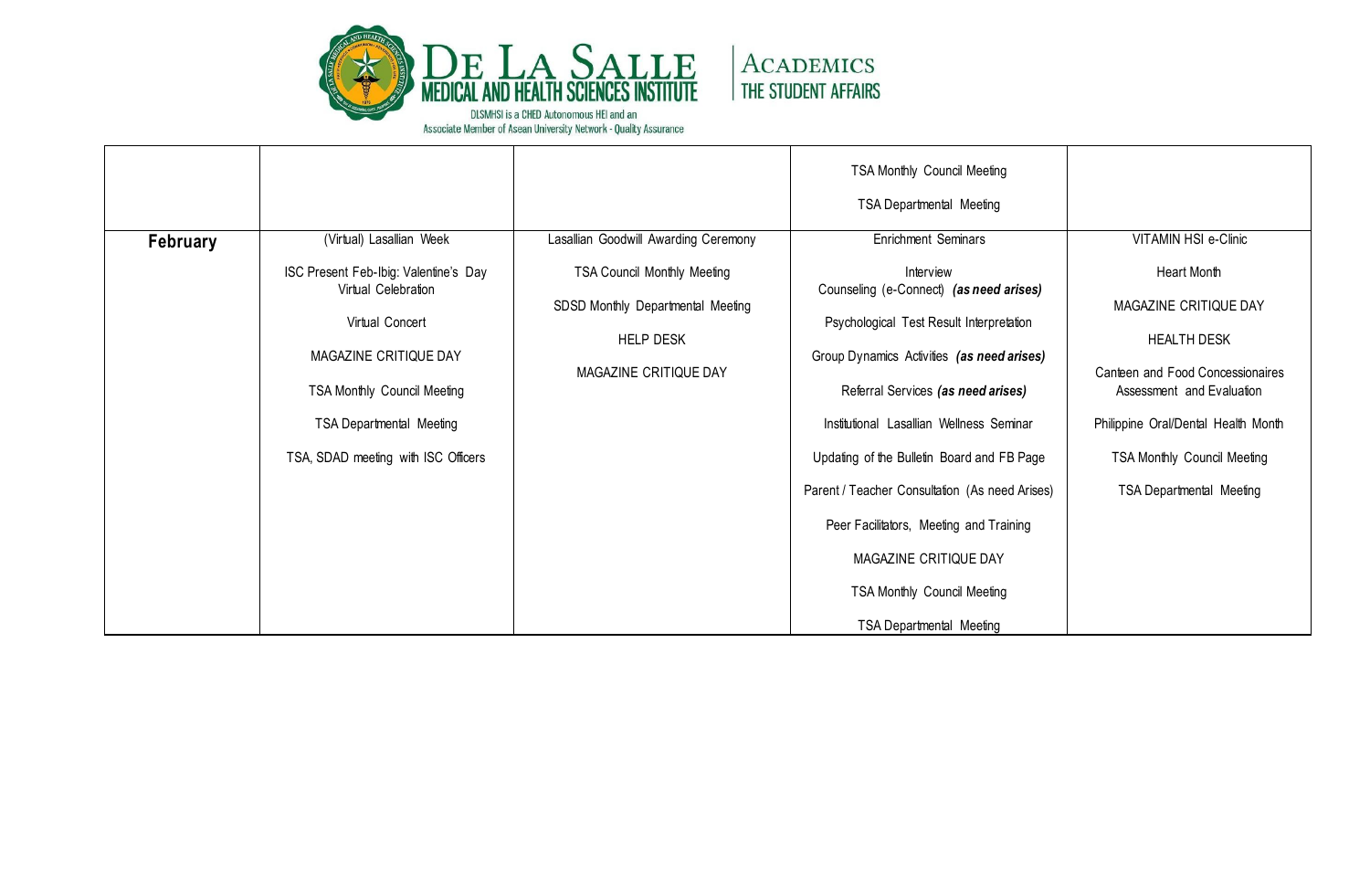

| March | Webinar Series - Formation SDAD Student<br>L.I.F.E                                                    | Attending Online Webinars (Fire Safety<br>Campaign)                                            | <b>Enrichment Seminars</b>                                                                                                                                              | VITAMIN HSI e-Clinic                                                                                               |
|-------|-------------------------------------------------------------------------------------------------------|------------------------------------------------------------------------------------------------|-------------------------------------------------------------------------------------------------------------------------------------------------------------------------|--------------------------------------------------------------------------------------------------------------------|
|       |                                                                                                       |                                                                                                | Interview                                                                                                                                                               | Fire Prevention Month                                                                                              |
|       | MAGAZINE FINALE DAY                                                                                   | Continuation of HELP DESK                                                                      |                                                                                                                                                                         | Rabies Awareness Month                                                                                             |
|       | TSA Monthly Council Meeting<br><b>TSA Departmental Meeting</b><br>TSA, SDAD meeting with ISC Officers | <b>TSA Council Monthly Meeting</b><br>SDSD Monthly Departmental Meeting<br>MAGAZINE FINALE DAY | Counseling (E-Connect) (as need arises)<br>Psychological Test Result Interpretation<br>Group Dynamics Activities (as need arises)<br>Referral Services (as need arises) | MAGAZINE FINALE DAY<br><b>HEALTH DESK</b><br><b>TSA Monthly Council Meeting</b><br><b>TSA Departmental Meeting</b> |
|       |                                                                                                       |                                                                                                | Peer Facilitators, Meeting and Training                                                                                                                                 |                                                                                                                    |
|       |                                                                                                       |                                                                                                | MAGAZINE FINALE DAY                                                                                                                                                     |                                                                                                                    |
|       |                                                                                                       |                                                                                                | Updating of the Bulletin Board and FB Page                                                                                                                              |                                                                                                                    |
|       |                                                                                                       |                                                                                                | Parent / Teacher Consultation (As need Arises)                                                                                                                          |                                                                                                                    |
|       |                                                                                                       |                                                                                                | <b>TSA Monthly Council Meeting</b>                                                                                                                                      |                                                                                                                    |
|       |                                                                                                       |                                                                                                | <b>TSA Departmental Meeting</b>                                                                                                                                         |                                                                                                                    |
|       |                                                                                                       |                                                                                                |                                                                                                                                                                         |                                                                                                                    |
| April | One Earth: Environmental Awareness<br>Promotion Program                                               | <b>TSA Council Monthly Meeting</b>                                                             | <b>Enrichment Seminars</b>                                                                                                                                              | VITAMIN HSI e-clinic                                                                                               |
|       |                                                                                                       | SDSD Monthly Departmental Meeting                                                              | Interview                                                                                                                                                               | Annual Medical Examination                                                                                         |
|       | Philippine Association of Administrators of                                                           |                                                                                                |                                                                                                                                                                         | (for Admission)                                                                                                    |
|       | Student Affairs Region IV-A (Virtual)<br>Conference                                                   | <b>HELP DESK</b>                                                                               | Counseling (E-Connect) (as need arises)                                                                                                                                 | MAGAZINE PREP DAY                                                                                                  |
|       |                                                                                                       | Attending Online Webinar                                                                       | Psychological Test Result Interpretation                                                                                                                                |                                                                                                                    |
|       | MAGAZINE PREP DAY                                                                                     |                                                                                                |                                                                                                                                                                         | Release of 4th Issue of VERDURE                                                                                    |
|       |                                                                                                       | MAGAZINE PREP DAY                                                                              | Group Dynamics Activities (as need arises)                                                                                                                              | <b>MAGAZINE</b>                                                                                                    |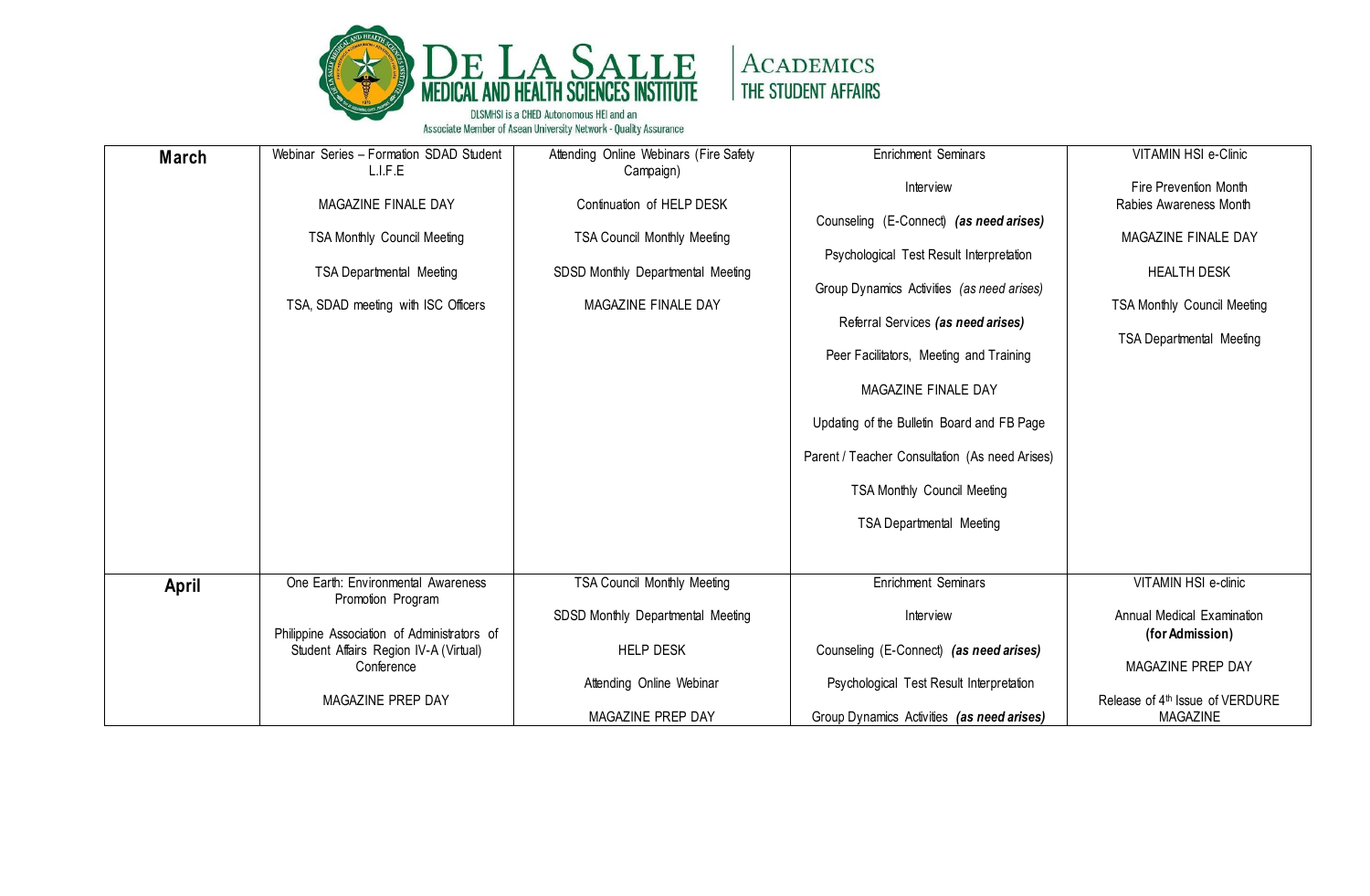

|     | Release of 4 <sup>th</sup> Issue of LIFE TRENDS<br><b>MAGAZINE</b> | Release of 3rd Issue of INSIGHT MAGAZINE                                | Referral Services (as need arises)                                                    | <b>HEALTH DESK</b>                               |
|-----|--------------------------------------------------------------------|-------------------------------------------------------------------------|---------------------------------------------------------------------------------------|--------------------------------------------------|
|     | TSA Monthly Council Meeting                                        |                                                                         | Philippine Association of Administrators of<br>Student Affairs Region IV-A Conference | <b>TSA Monthly Council Meeting</b>               |
|     | <b>TSA Departmental Meeting</b>                                    |                                                                         | Peer Facilitators, Meeting and Training                                               | <b>TSA Departmental Meeting</b>                  |
|     | Preparation to the World of Work Webinar /<br>Seminar              |                                                                         | Updating of the Bulletin Board and FB Page                                            |                                                  |
|     | TSA, SDAD meeting with ISC Officers                                |                                                                         | Parent / Teacher Consultation (As need Arises)                                        |                                                  |
|     |                                                                    |                                                                         | MAGAZINE PREP DAY                                                                     |                                                  |
|     |                                                                    |                                                                         | Release of 4th Issue of BIENSTAR MAGAZINE                                             |                                                  |
|     |                                                                    |                                                                         | <b>TSA Monthly Council Meeting</b>                                                    |                                                  |
|     |                                                                    |                                                                         | <b>TSA Departmental Meeting</b>                                                       |                                                  |
| May | (Virtual) Elections of College Student<br>Council Officers         | Assisting Graduation Pictorial                                          | Philippine Guidance and Counseling Association<br>National Convention                 | <b>VITAMIN HSI e-clinic</b>                      |
|     | Formation of Institutional Commission on<br>Elections (COMELEC)    | <b>TSA Council Monthly Meeting</b><br>SDSD Monthly Departmental Meeting | Interview                                                                             | Annual Physical Examination<br>(for Internship)  |
|     | MAGAZINE CRITIQUE DAY                                              | <b>HELP DESK</b>                                                        | Counseling (E-Connect) (as need arises)                                               | Releasing of Medical Clearance for<br>Internship |
|     | TSA Monthly Council Meeting                                        | Dormitory Assessment and Evaluation                                     | Psychological Test Result Interpretation                                              | (for College of Medicine)                        |
|     | <b>TSA Departmental Meeting</b>                                    | Start of CGMC requests and Recommendation                               | Group Dynamics Activities (as need arises)                                            | MAGAZINE CRITIQUE DAY                            |
|     |                                                                    | Letters                                                                 | Referral Services (as need arises)                                                    | <b>HEALTH DESK</b>                               |
|     | Preparation to the World of Work Webinar /<br>Seminar              | MAGAZINE CRITIQUE DAY                                                   | Peer Facilitators, Meeting and Training                                               | <b>TSA Monthly Council Meeting</b>               |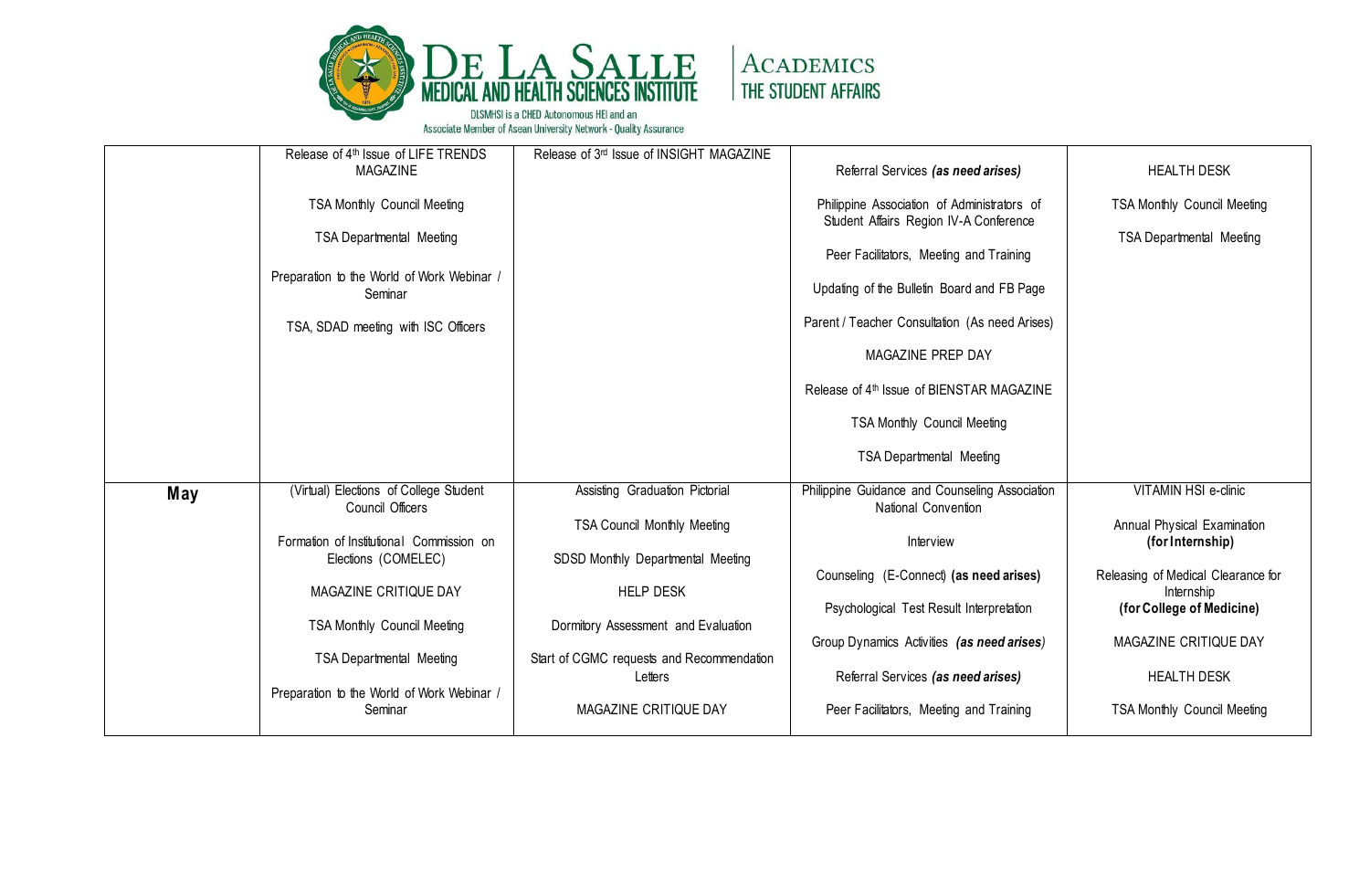

|      | TSA, SDAD meeting with ISC Officers                                            |                                           | MAGAZINE CRITIQUE DAY                                                                | <b>TSA Departmental Meeting</b>                             |
|------|--------------------------------------------------------------------------------|-------------------------------------------|--------------------------------------------------------------------------------------|-------------------------------------------------------------|
|      |                                                                                |                                           | Start of Requests and Processing of<br>Recommendation Letters                        |                                                             |
|      |                                                                                |                                           | Updating of the Bulletin Board and FB Page                                           |                                                             |
|      |                                                                                |                                           | Parent / Teacher Consultation (As need Arises)<br><b>TSA Monthly Council Meeting</b> |                                                             |
|      |                                                                                |                                           | <b>TSA Departmental Meeting</b>                                                      |                                                             |
|      |                                                                                |                                           | Counselors' Wellness Activity                                                        |                                                             |
| June | Virtual Leadership Training Seminar (LTS)                                      | Assisting Graduation Pictorial            | Preparation for the next School Year                                                 | VITAMIN HSI e-clinic                                        |
|      | and Team Building Activities for Student<br>Council Officers AY 2021-2022      | <b>TSA Council Monthly Meeting</b>        | Interview                                                                            | Annual Physical Examination<br>(for undergraduate Colleges) |
|      | Virtual Elections of Institutional Student<br>Council (ISC) for S.Y. 2021-2022 | SDSD Monthly Departmental Meeting         | Counseling (E-Connect) (as need arises)                                              | Releasing of Medical Clearance for                          |
|      | MAGAZINE FINALE DAY                                                            | Continuation of HELP DESK                 | Psychological Test Result Interpretation                                             | Internship<br>(for all Colleges)                            |
|      | <b>TSA Monthly Council Meeting</b>                                             | Start of CGMC requests and Recommendation | Group Dynamics Activities (as need arises)                                           | MAGAZINE FINALE DAY                                         |
|      | <b>TSA Departmental Meeting</b>                                                | Letters                                   | Referral Services (as need arises)                                                   | <b>HEALTH DESK</b>                                          |
|      | TSA, SDAD meeting with ISC Officers                                            | MAGAZINE FINALE DAY                       | Parent / Teacher Consultation (As need Arises)                                       | <b>TSA Monthly Council Meeting</b>                          |
|      |                                                                                |                                           | <b>TSA Monthly Council Meeting</b>                                                   |                                                             |
|      |                                                                                |                                           | <b>TSA Departmental Meeting</b>                                                      | <b>TSA Departmental Meeting</b>                             |
|      |                                                                                |                                           | MAGAZINE FINALE DAY                                                                  |                                                             |